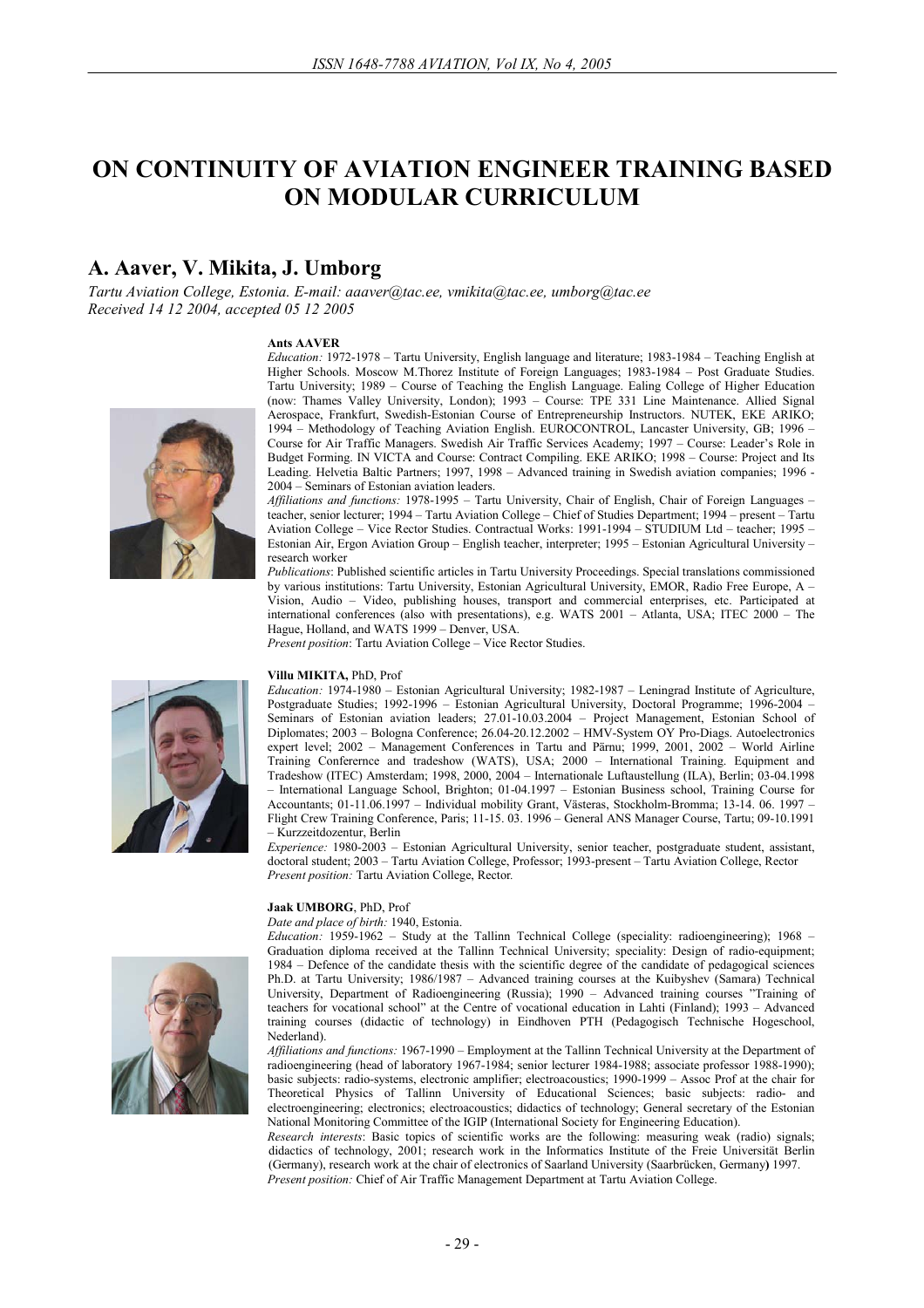**Abstract.** The topic of the present paper is ensuring the continuity of the training of aviation engineers at Tartu Aviation College (TAC), where instruction is provided in cooperation with the University of Tartu and Tallinn University of Technology**.** 

**Keywords***:* aviation engineer, modular training, continuity, curriculum.

## **Introduction**

The first flight school in Estonia (an air force training unit) was founded in 1919 but due to the annexation of Estonia by the Soviet Union in 1940, national aviation training was prohibited in the country. When the Republic of Estonia regained its independence in 1991, there arose the necessity to restore a centre coordinating and providing the training of aviation personnel. For this purpose, Tartu Aviation College was founded in 1993. Since two major Estonian universities – the University of Tartu and Tallinn University of Technology – managed to continue their activities during the Soviet era, it was reasonable for the newly opened aviation school to use their teaching personnel and infrastructure: study and research laboratories, libraries, etc. This was the starting point of smooth cooperation between the two universities and Tartu Aviation College, which is a professional institution of higher education (corresponding to a university of applied sciences in Germany, Switzerland, or some other countries).

## **Training of aviation engineers in TAC**

#### **The specific character of TAC**

TAC is specific since there are not many teaching personnel at the college. The majority of instructors are experienced specialists of Estonian and foreign aviation enterprises and schools of higher education working at the college on a contractual basis. This guarantees the permanent high quality of the teaching process, and it correspondence to the requirements of the International Civil Aviation Organization (ICAO) and the Joint Aviation Authorities (JAA). This, in its turn, guarantees good opportunities for the graduates in the Estonian and European labor markets. Quality assurance is given special attention at the college and for this purpose the post of quality manager has been created [3].

#### **Description of curricula**

Engineers are trained in the following professional fields: Air Traffic Management (incl. communication and navigation systems), Aircraft Piloting (pilot-engineers), Aviation Management (incl. aircraft maintenance).

The curriculum consists of four modules: basic engineering studies, basic aviation studies, professional studies, and speciality studies. Below a closer look is taken at the curriculum of communication and navigation systems engineers. Figure shows the scheme of training of those engineers.

As one can see, the graduates of TAC have the possibility to continue in master's studies and proceed to doctoral studies after that. After graduating from the college, students usually go on to degree studies at the University of Tartu or Tallinn University of Technology, but they can also continue at foreign universities.

For example, one alumnus of the college is studying for a master's degree at Bremen University of Applied Sciences.

#### **Basic engineering studies**

Basic engineering studies are carried out at the University of Tartu. The duration of the module is three semesters, during which higher mathematics; physics, engineering graphics, applied mechanics, electrotechnics, and other general engineering subjects are provided. An essential part in the curriculum is given to the English language, which is taught in all four modules.

#### **Basic aviation studies**

Basic aviation studies are conducted at the college, and in this phase students already learn about practical work at an airport. Among other subjects, the curriculum also includes humanities.

#### **Professional studies**

Professional studies with adoration of two semesters take place at Tallinn Technical University. This module includes lectures and laboratory work in subjects like signal analogue and digital processing, communication technology, radio transmitters and receivers, propagation of radio waves, antennas, etc.

#### **Speciality studies**

Speciality studies are carried out at Estonian and foreign aviation enterprises and at the college. The module contains subjects like radio navigation, radar technologies, landing equipment, etc.

#### **The advantages and problems of cooperation with universities**

The aforementioned modular structure enables the personnel and infrastructure of three schools of higher education to be involved. The cooperation with universities that have good reputations – Tallinn University of Technology and the University of Tartu – ensures a high level of student motivation and a high quality teaching process. At the end of 2003, an international body accredited the curricula of TAC. One of the reasons for the successful accreditation was the smooth cooperation with the two universities.

The system has several advantages, but there are also drawbacks that have to be taken into account and that demand certain corrections that have been paid special attention to. One of the major problems in modular training provided by different schools is ensuring continuity between the modules.

### **Continuity in training**

The notion of continuity in its wider sense in pedagogy means that the rendering of new material (teaching) is based on knowledge and skills already acquired, and the new material is rendered on a scholastic level higher than the material already acquired [1].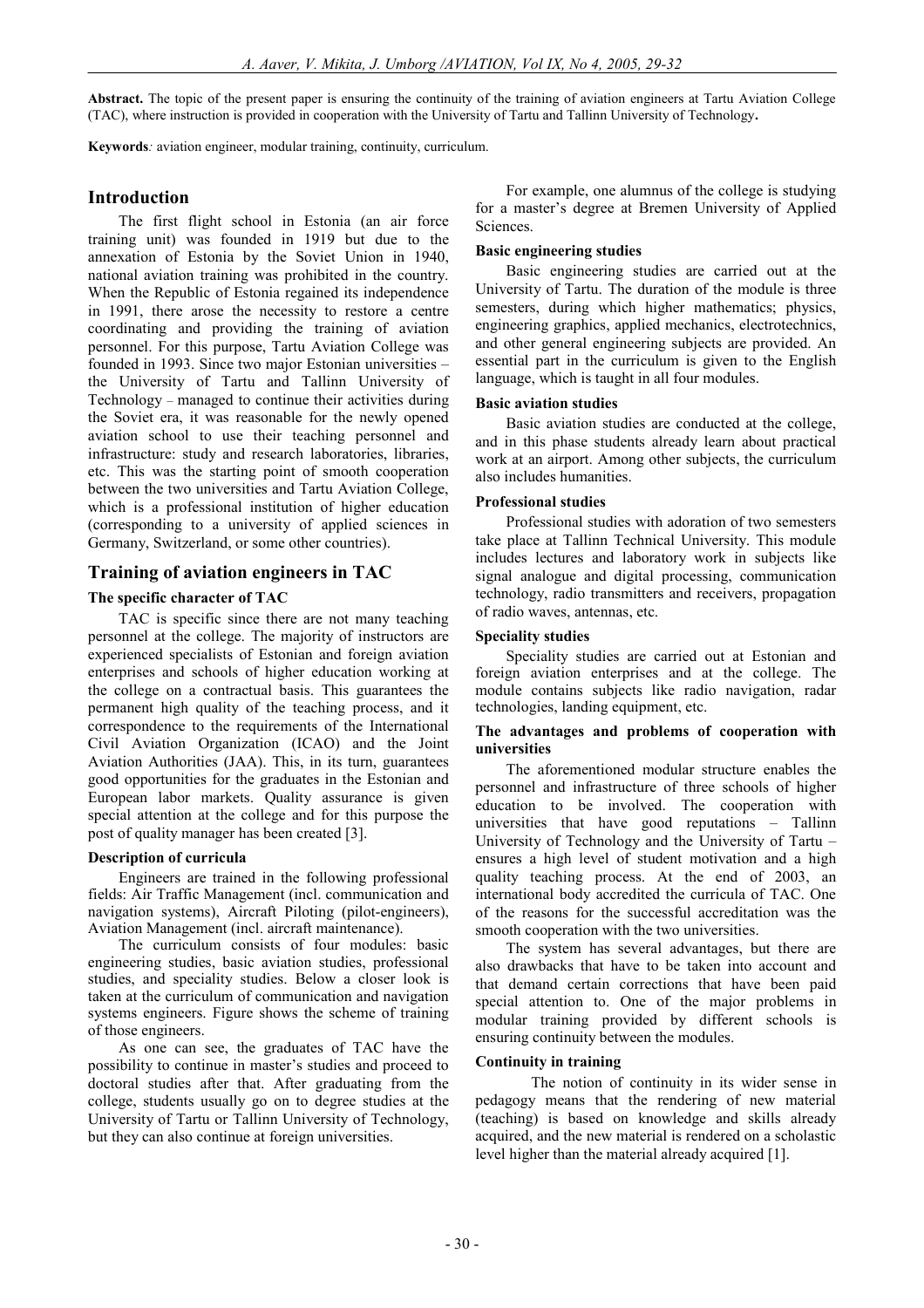

education

**Fig.** Scheme of training communication and navigation system engineers

Keeping this in view, one has to pay attention to the following to ensure continuity in training engineer:

- There should be optimum connections and correct proportions between different modules; unnecessary repetition should be avoided in the teaching process;
- Necessary links should be ensured between the forms, methods, and types of teaching in different stages of the process; it is essential that the practical work in one location is based on the theory taught at another location (institution);
- One should determine the requirements for students' knowledge and their skills to use intraand interdisciplinary logical bonds.

One of the major factors in creating aviation specialists is the aviation environment where the student studies and exists [2]. When students study at the University of Tartu or Tallinn University of Technology, they have to be away from the college for several semesters and the influence of their aviation background is interrupted for some period. During the ten years of its existence, Tartu Aviation College has attempted to bring up its own young teaching staff and develop the necessary infrastructure: lecture rooms, study laboratories, computer rooms, recreation rooms, libraries, a navigation equipment centre etc. This enables more training for students to be done at the college creating the appropriate aviation background. For the next year, it has been planned to transfer one semester of the professional field module from Tallinn University of Technology to the college. In the future, part of the basic engineering module will also be moved to the college. This will require new lecture rooms and laboratories to be built.

#### **Conclusions**

The mission of Tartu Aviation College is to provide up-to date, high quality, and efficient training of aviation personnel needed in Estonia, to carry out applied research